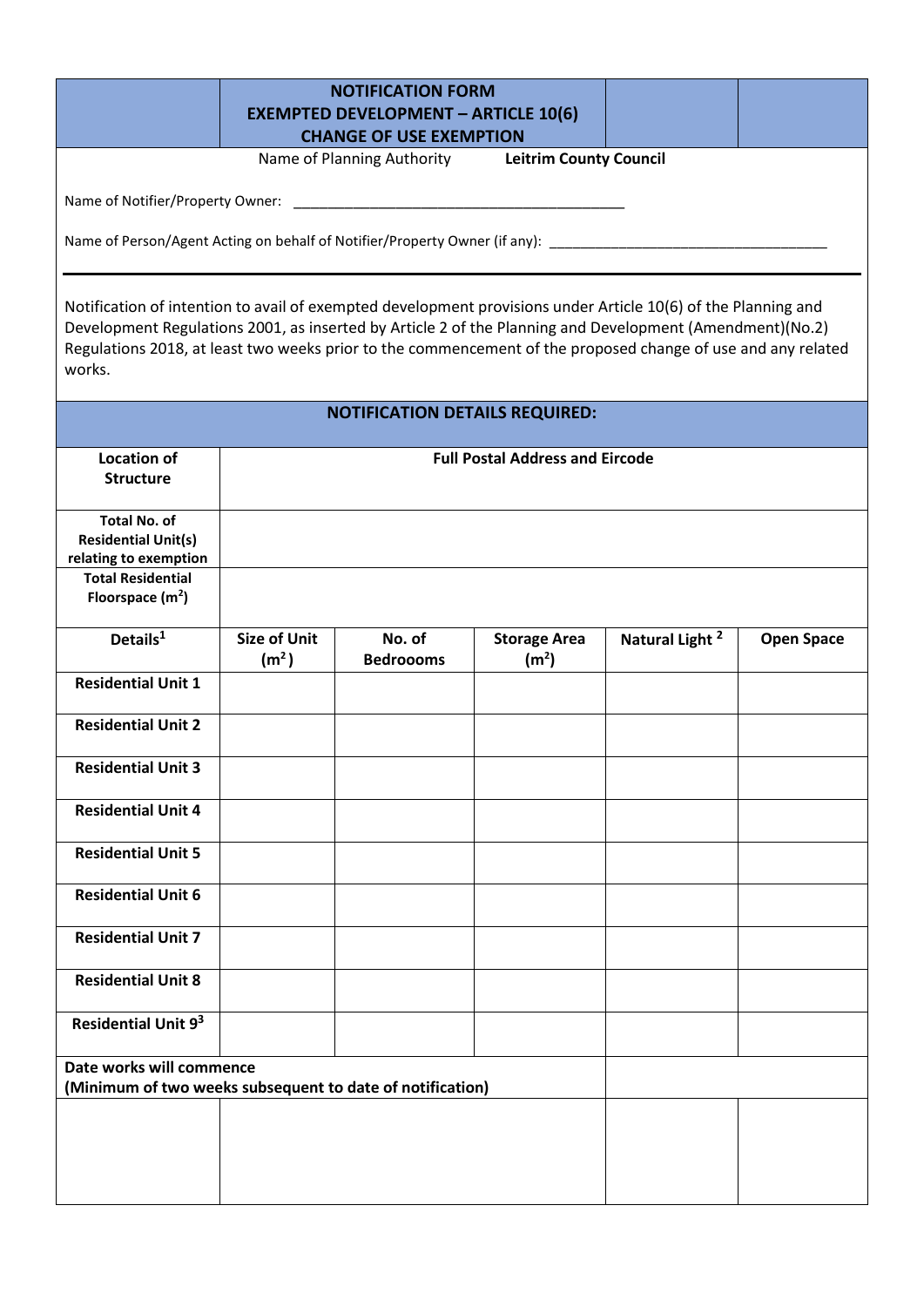| <b>DETAILS OF LAND INTERESTS</b>                               |  |
|----------------------------------------------------------------|--|
| Applicant(s) legal interest in site of proposed<br>development |  |
| Proposed date of commencement of works: 4                      |  |
| Period of time structure has been vacant                       |  |

 $<sup>1</sup>$  Floor areas must comply with the current Sustainable Urban Housing: Design Standards for New Apartments –</sup> Guidelines of Planning Authorities" or any updates or replacement of these guidelines.

<sup>2</sup> Natural Light must serve each living room/bedroom (does not include kitchen)

<sup>3</sup> Provision of 9 units is the maximum allowable under the exemption.

<sup>4</sup> Minimum of 2 weeks' notice is required to be furnished to the Planning Authority prior to commencement of works.

## **DECLARATION**

I/We confirm the following to be true in the provision of this Notification to the Planning Authority

| <b>Qualifying Details</b>                                                                                                                                                                                                                                                                                                             | <b>Please tick</b> |
|---------------------------------------------------------------------------------------------------------------------------------------------------------------------------------------------------------------------------------------------------------------------------------------------------------------------------------------|--------------------|
| The change of use, and any related works, will occur between $8th$ February 2018 and 31st<br>December 2025                                                                                                                                                                                                                            |                    |
| The structure concerned was completed prior to the making of the Planning and<br>Development (Amendment)(No.2) Regulations 2018.                                                                                                                                                                                                      |                    |
| The structure, or so much of it the subject of the proposed development, has been vacant<br>for a period of two years immediately prior to when the development takes place.                                                                                                                                                          |                    |
| The structure has at some time been used for the purpose of its current class being Class<br>1, 2,3, 6 or 12 of Part 4 of Schedule 2 of the Planning Development Regulations 2001, as<br>amended.                                                                                                                                     |                    |
| Works shall primarily affect the interior of the structure, shall retain 50% or more of the<br>existing external fabric of the building and shall not materially affect the external<br>appearance of the structure so as to render its appearance inconsistent with the<br>character of the structure or of neighbouring structures. |                    |
| Any related works for the alteration of existing ground floor shop fronts shall be<br>consistent with the fenestration details and architectural and streetscape character of<br>the remainder of the structure or of neighbouring structures                                                                                         |                    |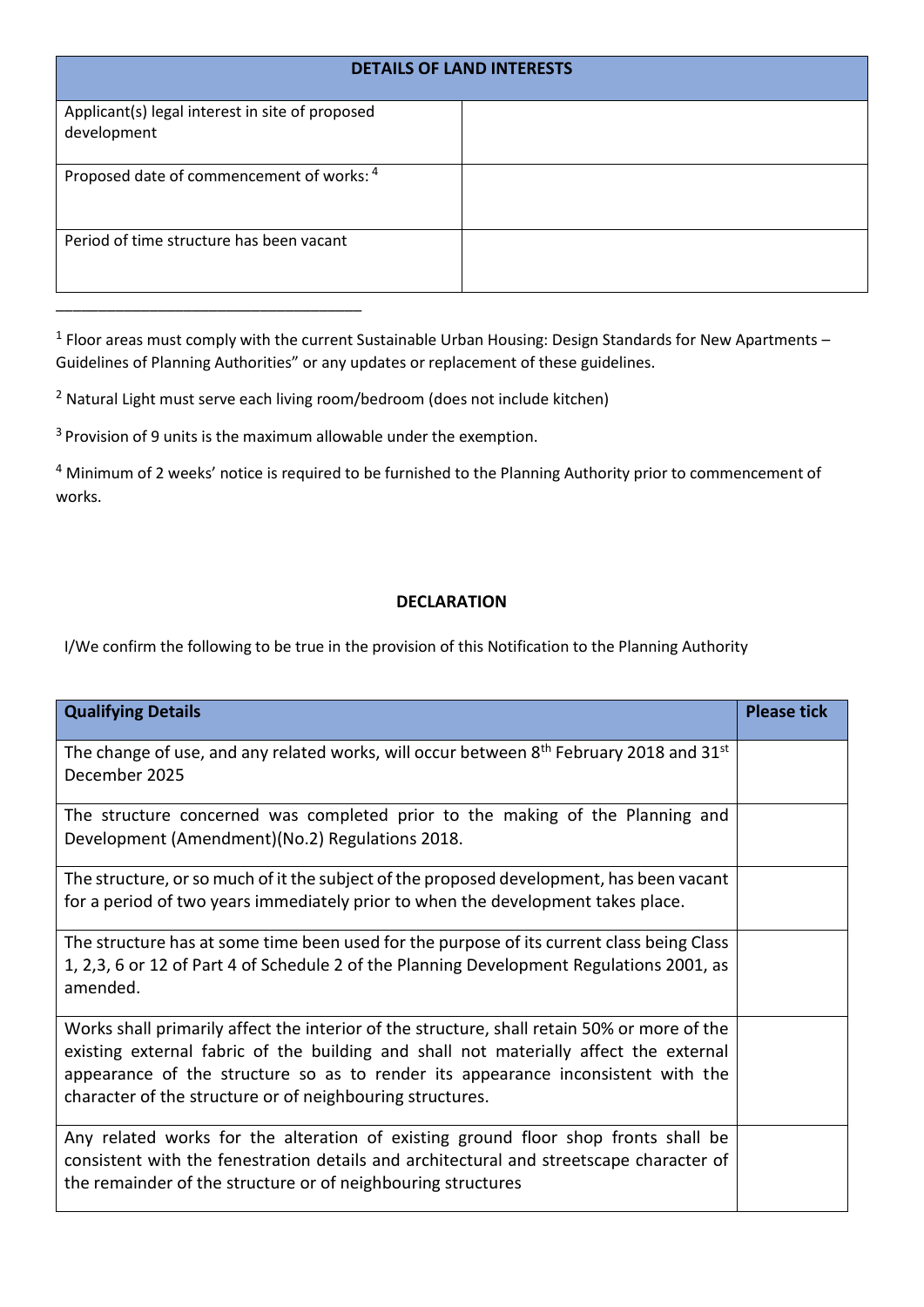| No development shall consist of or compromise the carrying out of works to the ground<br>floor area of any structure which conflicts with any objective of the relevant local<br>authority development plan or local area plan, for such to remain in retail use, with the<br>exception of any works the purpose of which is to solely provide on street access to the<br>upper floors of the structure concerned.  |  |
|---------------------------------------------------------------------------------------------------------------------------------------------------------------------------------------------------------------------------------------------------------------------------------------------------------------------------------------------------------------------------------------------------------------------|--|
| No development shall consist or comprise the carrying out of works which exceeds the<br>provision of more than 9 residential units in any structure.                                                                                                                                                                                                                                                                |  |
| Dwelling floor areas and storage spaces shall comply with the minimum floor area<br>requirements and minimum storage space requirements of the "Sustainable Urban<br>Housing: Design Standards for New Apartments - Guidelines for Planning Authorities"<br>issued under Section 28 of the Act or any subsequent updated or replacement guidelines.                                                                 |  |
| Rooms for use, or intended for use, as habitable rooms shall have adequate natural<br>lighting.                                                                                                                                                                                                                                                                                                                     |  |
| No development shall consist of or comprise the carrying out of works to a protected<br>structure, save where the planning authority has issued a declaration under Section 57<br>of the Act to the effect that the proposed works would not materially affect the character<br>of the structure or any element of the structure.                                                                                   |  |
| No development shall contravene a condition attached to a permission under the Act or<br>be inconsistent with any use specified or included in such a permission.                                                                                                                                                                                                                                                   |  |
| No development shall relate to any structure in any of the following areas:<br>(1) An area to which a special amenity area order relates;<br>(2) An area of special planning control;                                                                                                                                                                                                                               |  |
| (3) Within the relevant perimeter distance area, as set out in Table 2 of Schedule 8,<br>of any type of establishment to which the Major Accident Regulations apply.                                                                                                                                                                                                                                                |  |
| No development shall relate to matters in respect of which any of the restrictions set out<br>in subparagraph (iv), (vii), (viiA), (viiB), (viiC), (viii) or (ix) of article $9(1)(a)$ , or paragraph<br>(c) or (d) of article $(9)(1)$ , would apply.                                                                                                                                                              |  |
| No development shall consist of or comprise the carrying out of works for the provision<br>of an onsite wastewater treatment and disposal system to which the code of practice<br>made by the Environmental Protection Agency pursuant to Section 76 of the<br>Environmental Protection Agency Act 1992 relates and entitled Code of Practice -<br>Wastewater Treatment and Disposal Systems Serving Single Houses. |  |
|                                                                                                                                                                                                                                                                                                                                                                                                                     |  |